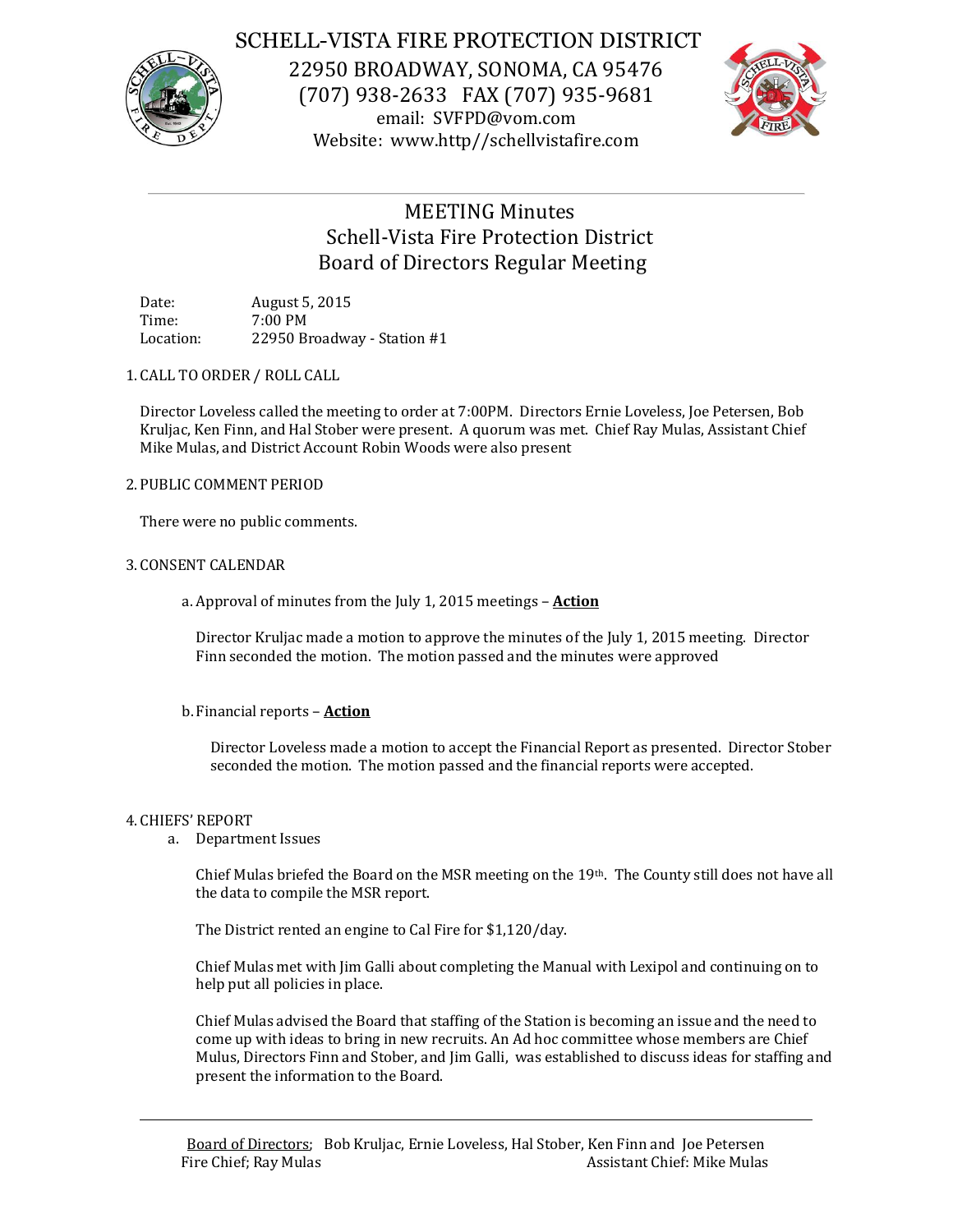#### b. Department activities

Assistant Chief presented the Incident Report to the Board.

The Attendance at the Chicken BBQ was slightly down in numbers (200 less) but with the silent auction and games and increase in ticket price, the income was higher. Close to \$60,000 was cleared.

#### 5.OLD BUSINESS

a. Facilities Committee (Petersen)

Nothing to report at this time. Directors Petersen and Kruljac will meet to discuss the needs of the station and report back to the board.

b. Budget Committee ( Kruljac)

Nothing to report in this section

c. Legislative Committee (Stober)

Director Stober gave an article about Grant Funding to Assistant Chief Mulas to review to see if the District could qualify.

d. Outreach Committee (Finn)

Director Finn wanted to commend all of the people who worked on the BBQ. He will write a letter to the Volunteers expressing the Boards gratitude.

e. Policy and Procedure Committee (Loveless)

The Policy and Procedure manual and website are almost complete. The Directors need to review them.

f. SCFDA Proposal update (Loveless)

The SCFDA directed Director Loveless to make another attempt to send a proposal to the Board of Directors. The will be a special SCFDA meeting on July 30, 2015 in Kenwood to discuss future options and actions.

g. November 3, 2015 election (Loveless)

Director Loveless presented and update on registering for the election.

#### 6.NEW BUSINESS

a. Approval of the FY 15/16 Final Budget (Kruljac)

The FY 15/16 "Final "Budget was presented to the Board for approval. Director Stober made a motion to approve the "Final" Budget. Director Finn seconded the motion. The motion passed unanimously and the Budget was approved.

The FYE 2015 Financials were presented to board for approval to present to the Auditor. The Board accepted the Financials and they will be forwarded to the Auditor/CPA for the Audit.